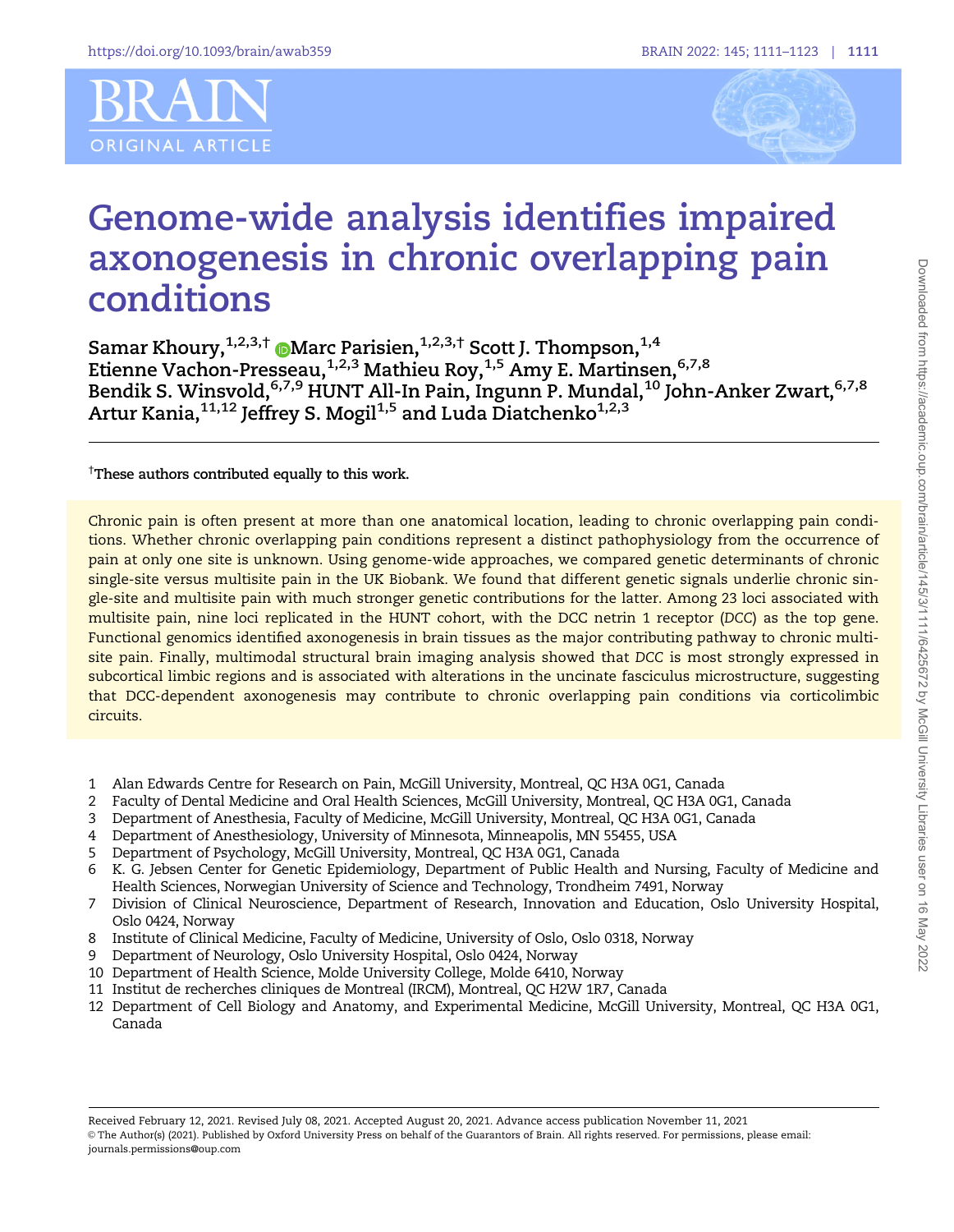<span id="page-1-0"></span>Correspondence to: Luda Diatchenko, MD, PhD Faculty of Dental Medicine and Oral Health Sciences, Department of Anesthesia Faculty of Medicine, McGill University Genome Building, Room 2201, 740 Dr. Penfield Avenue, Montreal, Quebec H3A 0G1, Canada E-mail: luda.diatchenko@mcgill.ca

Keywords: chronic overlapping pain conditions; netrin; uncinate fasciculus

Abbreviations: COPC = chronic overlapping pain conditions; GO = Gene Ontology; GWAS = genome-wide association studies; LDSC = LD score regression; OD = orientation dispersion; PRS = polygenic risk score; SNP = single nucleotide polymorphisms; UF = uncinate fasciculus

# Introduction

Chronic pain is a common and complex disease with a prevalence of 10–50% worldwide and is associated with substantial costs to affected individuals and society at large. $1-3$  The clinical assessment of most chronic pain conditions relies on self-report of symptoms associated with a specific anatomical location. However, at least one-third of chronic pain patients diagnosed with one pain condition often simultaneously exhibit symptoms of another.<sup>[4](#page-11-0),[5](#page-11-0)</sup> Epidemiological studies have examined the overlap between different bodily distribution of pain and suggested that they may share a common underlying aetiology.<sup>[5](#page-11-0)</sup> In these pain conditions, recently referred to as nociplastic, altered network architecture of functional brain connectivity seems to contribute to central sensitization and co-occurring symptoms include fatigue, mood and cognitive problems, sleep disturbances and multi-sensory hypersensitivity.<sup>[6](#page-11-0)</sup> The most common set of pain disorders that tend to overlap includes temporomandibular disorders, fibromyalgia, irritable bowel syndrome, vulvodynia, myalgic encephalomyelitis/chronic fatigue syndrome, headaches and chronic lower back pain. This manifestation of multiple chronic pain conditions that frequently occur together and are associated with similar risk factors are referred to as chronic overlapping pain conditions (COPC), and are now recognized by the National Institute for Health as a set of disorders that co-occur.<sup>[7](#page-11-0)</sup> Although the pathophysiological processes that underlie most of these conditions are still poorly understood, COPC have been proposed to have common genetic, neurological and psychological vulnerabilities.

Twin studies have indicated that chronic pain conditions show a heritability between 16% and 50%.<sup>[8](#page-11-0)</sup> Shared heritability between pelvic pain and facial pain and between widespread pain and abdominal pain have been reported. $9,10$  $9,10$  $9,10$  Candidate gene studies have suggested that the same genetic variants are associated with multiple pain conditions, which implicated a possible shared genetic basis.<sup>[11](#page-11-0)</sup> There remains a paucity of genetic findings based on genome-wide association studies (GWAS) in large cohorts that have systematically assessed multiple chronic pain conditions. To date, most genetic association studies of pain have featured small samples of a single pain condition, with a few exceptions for back pain and multisite pain. $12,13$  $12,13$  $12,13$  It is still unknown whether the reports of COPC versus one specific chronic pain condition feature distinct pathophysiologies or are simply a manifestation of one another.

In this study, we employed genome-wide and brain structure analysis to understand the pathophysiology of COPC. Our first objective was to understand the genetic basis of chronic pain manifestation at one body site versus multiple body sites as a proxy for COPC. Our second objective was to uncover the molecular pathophysiology underlying COPC. Our final objective was to investigate whether CNS mechanisms are genetically related to COPC. Our goal was to uncover the shared genetic heritability between chronic pain conditions and to search for potential underlying biological pathways for COPC.

# Materials and methods

## Study cohort: UK Biobank

The UK Biobank is a large, prospective, multicentre study of the United Kingdom's population recruited between 2006 and  $2010.<sup>14,15</sup>$  $2010.<sup>14,15</sup>$  $2010.<sup>14,15</sup>$  Participants were 40–69 years old and lived within 25 miles of a study recruitment centre. Chronic pain conditions were assessed for 502 599 individuals at the initial assessment visit (2006–10) using a touchscreen-based question: 'In the last month, have you experienced any of the following that interfered with your usual activities?' (Data field 6159). The participants had a choice between pain all over the body, back pain, facial pain, headaches, knee pain, stomach/abdominal pain, hip pain, neck/shoulder pain, none of the above and prefer not to answer. For each pain site selected, participants were asked if that pain lasted for more than 3 months (Data fields 2956: pain all over the body; 3404: neck/shoulder pain; 3414: hip pain; 3571: back pain; 3741: stomach/ abdominal pain; 3773: knee pain; 3799: headaches; 4067: facial pain). Participants that answered pain all over the body could not indicate any other body site. Cases were defined as individuals self-reporting pain that interfered with their usual activities in the last month and/or that had lasted for more than 3 months. Participants that reported pain at 1 month and at 3 months at the same site were defined as having pain chronification. Controls were defined as the participants that answered 'none of the above' to data field 6159. Participants that answered 'prefer not to answer' and 'do not know' were excluded. Of the 502 599 individuals, 404 381 had phenotype and genotype data available and therefore were analysed in this paper. For the analysis of the distance between two sites, each reported pain site was assigned a number from the top (head = 1) to bottom (knee = 7) [\(Fig. 1A](#page-6-0)). Then, the absolute value of the difference between corresponding numbers was calculated. Widespread pain (=8) was excluded from this analysis. Comparison to previously published GWAS on pain phenotypes in the UK biobank is presented in [Supplementary Table 1A](https://academic.oup.com/brain/article-lookup/doi/10.1093/brain/awab359#supplementary-data).

## **Medication**

Medication used was assessed using field 6154. Participants were asked 'Do you regularly take any of the following for pain relief, constipation and heartburn?' For the purpose of this study only pain medications were considered: aspirin, ibuprofen and paracetamol. ANOVA was used to assess the statistical difference between the groups.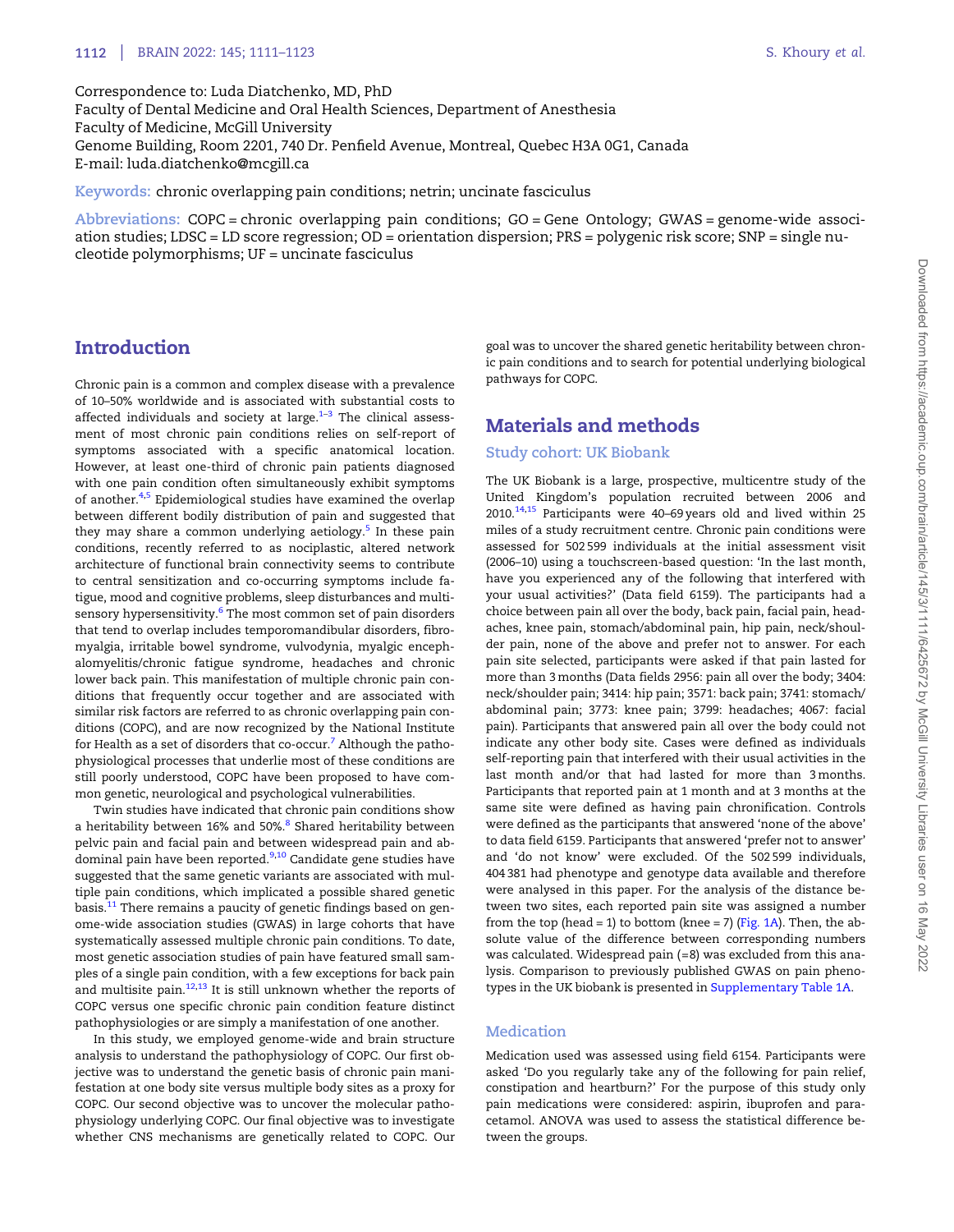## <span id="page-2-0"></span>Statistical analysis

Statistical analyses were done using SPSS IBM v 22.0. The prevalence of each chronic pain condition was assessed. The OR and 95% CI were calculated to quantify the degree of overlap between conditions. Next, we classified the study population in two groups. The first group included individuals that reported only one pain site that lasted for more than 3 months. The second group included individuals that reported more than one pain site that lasted for more than 3 months, including those who reported widespread pain. This second group was defined as cases reporting multisite pain as a proxy for COPC.

### Genetic analysis

Out of the 404 381 participants that underwent genotyping and that have available phenotype information, we excluded participants that were not genetically confirmed as 'white British', that had sex aneuploidy, or that have a high  $(2, 2)$  genotypic missingness rate. After quality control filters were applied, 340 547 participants were considered for analysis. We conducted eight GWAS, one for each pain site, using a logistic regression model to assess heritability and genetic correlations. Next, we also conducted a GWAS contrasting the report of one pain site  $(n = 93964)$  with a randomly selected half of participants that answered 'none of the above' to data field 6159 ( $n = 81805$ ). We also conducted a GWAS for chronic multisite pain, with cases defined as individuals reporting more than one pain site  $(n = 82812)$  and controls as the rest of the randomly selected participants that answered 'none of the above' to data field 6159 ( $n = 81966$ ). All genetic analyses were conducted using a logistic regression model with the following covariates: 40 principal components to account for population stratification, age, age<sup>[2](#page-11-0)</sup>, sex, genotyping array and dummy-coded recruitment sites. BOLT-LMM v.2.3 was used in all GWAS analyses, as it accounts for cryptic relatedness.<sup>[16](#page-11-0)</sup> Autosomal analysis was restricted to variants with a minor allele frequency (MAF)  $> 0.1\%$ , info score  $>0.8$ , genotype hard call rate  $>0.95$  and Hardy– Weinberg P  $>$  1  $\times$  10<sup>–12</sup>. A total of 8 239 177 autosomal makers with minor allele frequencies above 0.1% that passed quality controls were tested. Genome-wide statistical significance was established from Bonferroni's 5  $\times$  10 $^{-8}$ . Heritability was estimated from single nucleotide polymorphisms (SNPs) under an additive model of inheritance using BOLT-REML and linkage disequilibrium score re-gression (LDSC).<sup>[16](#page-11-0),[17](#page-11-0)</sup>

Genetic correlations were estimated for each pair of pain condi-tions using LDSC.<sup>[18](#page-11-0)</sup> The outliers were defined when distances to distribution's means ( $\mu$ ) were greater than three sigmas ( $\sigma$ ),  $|Z - \mu|$  >  $3\sigma$ . Tissue-based partitioned heritability was evaluated using LDSC, $^{\rm 19,20}$  $^{\rm 19,20}$  $^{\rm 19,20}$  $^{\rm 19,20}$  $^{\rm 19,20}$  with the dataset from the Xavier laboratory. $^{\rm 21}$  $^{\rm 21}$  $^{\rm 21}$ 

#### Gene-based analysis

Gene-based analysis was done using MAGMA. SNPs derived from the summary GWAS were mapped to 18 714 protein-coding genes. A threshold of genome-wide significance level was estimated at  $P < 2.67 \times 10^{-6}$ .

#### Genome-wide meta-analysis

In order to identify shared and unique genetic loci between single lysis was performed using GWAMA that was adapted from the sex-specific analysis described previously.<sup>22,[23](#page-11-0)</sup> The code was adapted to replace the 'sex-differentiated' option where we assigned 'males' as single-site pain and 'females' as multisite pain. $22$  The results of GWAMA will show unique and pleiotropic loci. and multisite chronic pain summary GWAS datasets, a meta-ana-

# Functional mapping and annotation

We used the online platform of FUMA v.1.3.4 to obtain comprehen-sive annotation information from GWAS summary data.<sup>[24](#page-11-0)</sup> Gene-based tests were obtained using MAGMA.<sup>[25](#page-11-0)</sup> Pathway analyses were conducted with MAGMA within Gene Ontology's (GO) biological processes[.26](#page-11-0) Reduction and visualization of GO pathways was done using reviGO.<sup>[27](#page-11-0)</sup>

# Replication study cohort—HUNT Participants in the HUNT Study

The Nord-Trøndelag Health Study (HUNT) is an ongoing population-based cohort study from the county of Nord-Trøndelag in Norway.[28](#page-11-0),[29](#page-11-0) All inhabitants aged 20 years or older were invited to participate in the HUNT1 survey (1984–86), the HUNT2 survey (1995–97) and the HUNT3 survey (2006–2008). Participation rates in HUNT1, HUNT2 and HUNT3 were 89.4% ( $n = 77212$ ), 69.5% ( $n = 65$ 237) and 54.1% ( $n = 50$  807), respectively.<sup>[29](#page-11-0)</sup> Taken together, the study included more than 120 000 different individuals from Nord-Trøndelag County. For the present study, we included participants from HUNT2 and HUNT3. All participants have provided questionnaire, interview and measurement data, which can be found at the HUNT databank [\(https://hunt-db.medisin.ntnu.no/hunt-db, last](https://hunt-db.medisin.ntnu.no/hunt-db) [accessed June 2019](https://hunt-db.medisin.ntnu.no/hunt-db)). In addition, about 80 000 participants have provided biological samples for storage at the HUNT biobank ([https://www.ntnu.edu/hunt/hunt-biobank, last accessed June](https://www.ntnu.edu/hunt/hunt-biobank) [2019](https://www.ntnu.edu/hunt/hunt-biobank)).

## Phenotype definition in HUNT

The pain questionnaires in HUNT2 and HUNT3 have been described in detail previously.<sup>[30](#page-11-0)</sup> In brief, participants who answered 'yes' to the screening question 'Have you during the last year continuously for at least 3 months had pain and/or stiffness in muscles and joints?' were requested to indicate the site of the pain, with the possibility to select one or more sites among the following: neck, shoulders, elbows, wrist/hands, upper back, low back, hips, knees and/or ankles/feet. Cases with chronic multisite pain were defined as those reporting pain at two or more sites. Controls were defined as those who answered 'no' to the screening question on chronic pain. If an individual had participated in both HUNT2 and HUNT3, information from HUNT2 was used. This resulted in a total of 25 747 cases with multisite pain and 35 753 controls without chronic pain.

#### Genotyping, quality control and imputation

In total, DNA from 71 860 HUNT samples was genotyped using one of three different Illumina HumanCoreExome arrays (HumanCoreExome12 v1.0, HumanCoreExome12 v1.1 and UM HUNT Biobank v1.0). Samples that failed to reach a 99% call rate, had contamination  $> 2.5\%$  as estimated with BAF Regress,  $31$  large chromosomal copy number variants, lower call rate of a technical duplicate pair and twins, gonosomal constellations other than XX and XY, or whose inferred sex contradicted the reported gender were excluded. Samples that passed quality control were analysed in a second round of genotype calling following the Genome Studio quality control protocol described elsewhere.<sup>[32](#page-12-0)</sup> Genomic position, strand orientation and the reference allele of genotyped variants were determined by aligning their probe sequences against the human genome (Genome Reference Consortium Human genome build 37 and revised Cambridge Reference Sequence of the human mitochondrial DNA; [http://genome.ucsc.](http://genome.ucsc.edu) [edu](http://genome.ucsc.edu)) using BLAT.<sup>[33](#page-12-0)</sup> Variants were excluded if their probe sequences could not be perfectly mapped, cluster separation was  $<$  0.3,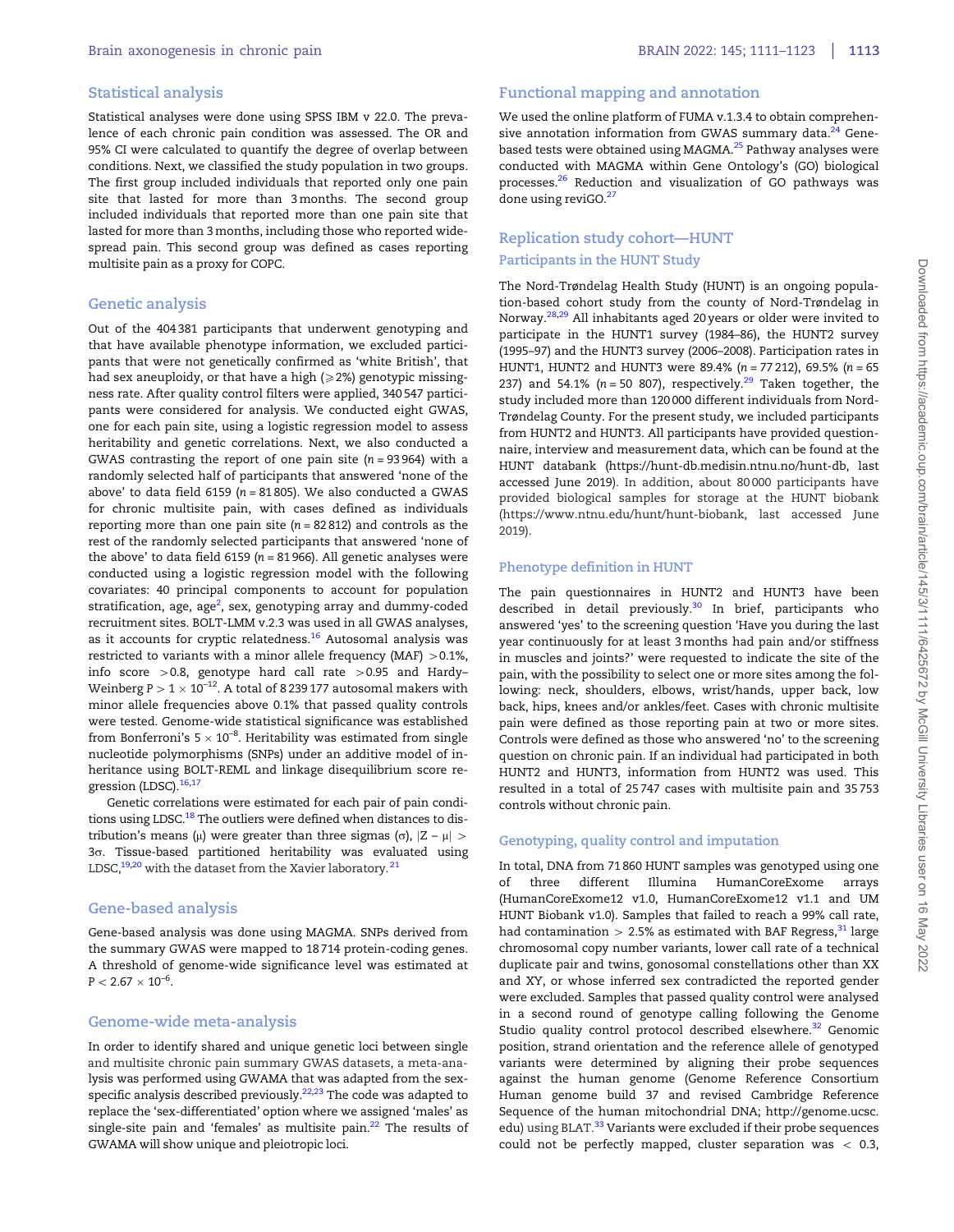<span id="page-3-0"></span>Gentrain score  $<$  0.15, showed deviations from Hardy–Weinberg equilibrium in unrelated samples of European ancestry with Pvalue  $<$  0.0001), had a call rate  $<$  99%, or another assay with higher call rate genotyped the same variant. Ancestry of all samples was inferred by projecting all genotyped samples into the space of the principal components of the Human Genome Diversity Project reference panel (938 unrelated individuals; downloaded from [http://csg.sph.umich.edu/chaolong/LASER/\)](http://csg.sph.umich.edu/chaolong/LASER/),<sup>[34](#page-12-0),[35](#page-12-0)</sup> using PLINK.<sup>[36](#page-12-0)</sup> Recent European ancestry was defined as samples that fell into an ellipsoid spanning exclusively European population of the Human Genome Diversity Project panel. The different arrays were harmonized by reducing to a set of overlapping variants and excluding variants that showed frequency differences  $> 15%$  be-phased using Eagle2 v2.3.<sup>[37](#page-12-0)</sup> tween datasets, or that were monomorphic in one and had MAF  $> 1\%$  in another dataset. The resulting genotype data were

Imputation was performed on the 69 715 samples of recent European ancestry using Minimac3<sup>[38](#page-12-0)</sup> (v2.0.1, [http://genome.sph.](http://genome.sph.umich.edu/wiki/Minimac3) [umich.edu/wiki/Minimac3](http://genome.sph.umich.edu/wiki/Minimac3)) with default settings (2.5 Mb reference based chunking with 500 kb windows) and a customized Haplotype Reference Consortium release 1.1 (HRC v1.1) for autosomal variants and HRC v1.1 for chromosome X variants. $39$  The customized reference panel represented the merged panel of two reciprocally imputed reference panels: (i) 2201 low-coverage whole-genome sequences (WGS) samples from the HUNT study; and (ii) HRC v1.1 with 1023 HUNT WGS samples removed before merging. We excluded imputed variants with  $R^2 < 0.3$  or minor allele count  $<$ 3.

#### Association testing

We used the Scalable and Accurate Implementation of GEneralized mixed model, which uses a generalized mixed model to account for sample relatedness and cryptic population structure.<sup>[40](#page-12-0)</sup> We ran a mixed logistic regression model, including sex, age, genotyping batch and the first four principal components as covariates. The principal components were calculated by projecting all samples into the space of the principal components of unrelated HUNT samples, using directly genotyped variants in PLINK v1.90.<sup>[36](#page-12-0)</sup>

#### Ethics

The current study is approved by the Regional Committee for Medical and Health Research Ethics (ref. 2015/573).

## Allen Brain Atlas

Human gene expression data for visualization of DCC expression in the brain were obtained from the Allen Human Brain Atlas set can be found elsewhere.<sup>[41](#page-12-0)</sup> The Neurosynth platform [\(https://](https://neurosynth.org/) [neurosynth.org/](https://neurosynth.org/)) was used extract heat map of normalized expression of DCC across the cerebral cortex and subcortical regions. Visualization of the extracted heat map was done using either Brain Net Viewer<sup>[42](#page-12-0)</sup> or MRICron [\(https://www.nitrc.org/projects/](https://www.nitrc.org/projects/mricron) [mricron\)](https://www.nitrc.org/projects/mricron). ([http://human.brain-map.org\)](http://human.brain-map.org). A detailed description of this data-

## Brain imaging in the UK Biobank

Brain imaging occurred on a subset of subjects at a subsequent brain imaging visit. Inclusion into the pain groups therefore necessitated that subjects met the same chronic pain report on both the initial baseline visit and brain imaging visit. This resulted in 3985 subjects with no pain, 593 subjects with one-site pain and 800 subjects with multisite pain. Based on previous literature showing involvement of corticolimbic networks connecting the prefrontal cortex with limbic structures (striatum, amygdala and

hippocampus) in chronic pain, and based on results from the Allen Brain Atlas showing clear expression of DCC in limbic structures, we decided to restrict our analyses to the uncinate fasciculus (UF), which is the only corticolimbic tract readily provided as an imag-ing derived phenotype (IDP) in the UK Biobank.<sup>[43,44](#page-12-0)</sup>

Diffusion data were acquired using a spin-echo echo-planar imaging sequence with two b-values ( $b$  = 1000 and 2000 s/mm $^2\rm{)}$  at 2-mm spatial resolution. The diffusion-weighted volumes were acquired with 100 distinct diffusion-encoding directions with multiband acceleration factor of 3. The field of view was 104  $\times$  104 mm, imaging matrix 52  $\times$  52, 72 slices with slice thickness 2 mm, giving 2 mm isotropic voxels. Additional details about the sequence of acquisitions and extraction of IDPs in the UK Biobank can be obtained here: [https://biobank.ctsu.ox.ac.uk/crystal/refer.cgi?id=](https://biobank.ctsu.ox.ac.uk/crystal/refer.cgi?id=1977) [1977.](https://biobank.ctsu.ox.ac.uk/crystal/refer.cgi?id=1977) Briefly, the data were first corrected for eddy currents and head motion using the Eddy tool. Second, the tracts were derived using probabilistic tractography analysis (BEDPOSTx/ PROBTRACKx). The automatic mapping of the 27 major white matter tracts was conducted in standard space of each participant using start/stop region of interest masks (implemented using the AutoPtx plugin for FSL). Maps of fractional anisotropy, mean diffusivity, intracellular volume fraction, isotropic volume fraction and orientation dispersion (OD) were registered with the AutoPtx tract masks, allowing the calculation of the averaged value for each parameter across all voxels pertaining to each tract of interest. Here, we specifically focused on the angular variation in neurite orientation (OD) in the UF.

The OD of neurites can range from highly parallel (coherently oriented white matter structures, such as the corpus callosum) to highly dispersed (grey matter structures characterized by sprawling dendritic processes in all directions).

#### Polygenic risk scores

Polygenic risk scores (PRSs) were generated using PRSice v.2.3.3, [45](#page-12-0) using as a base summary GWAS results derived from the single-site and the multisite GWAS by excluding participants with imaging results. PRSet was used to generate PRSs for the axonogenesis pathway (GO: 0007409) and the DCC gene with 100 kb on each side. SNPs were clumped using the maximum haplotype frequency estimates and permutation was performed 10 000 times to generate an empirical P-value and to prevent type 1 errors. A regression model that included sex, age, scan site and head scales were used as covariates in a model where each participant's PRS was the dependent variable. A PRS was generated for a series of P-value thresholds (5  $\times$  10<sup>-</sup>  $^8$ , 1  $\times$  10<sup>-7</sup>, 10<sup>-6</sup>, 10<sup>-5</sup>, 10<sup>-4</sup>, 10<sup>-3</sup>, 0.04, 0.05, 0.1, 0.2, 0.3, 0.4, 0.5 and 1) in the summary GWAS were to determine the association between pain-related genetic variants and left and right OD of the UF. The best-fit P-value threshold was used in the analysis.

## Data availability

GWAS summary results and code are available upon request.

# Results

#### Prevalence of chronic pain sites

In the UK Biobank, 294 627 participants (60%) reported pain that interfered with their usual activities in the past month. Participants were given the choice among eight pain sites, with the possibility to report more than one site ([Fig. 1A](#page-6-0)): head, facial, neck/shoulder, back, stomach/abdominal, hip, knee and 'all over the body'. The highest prevalence reported was for back (26%) and neck/shoulder (23%) pains. These participants were then asked if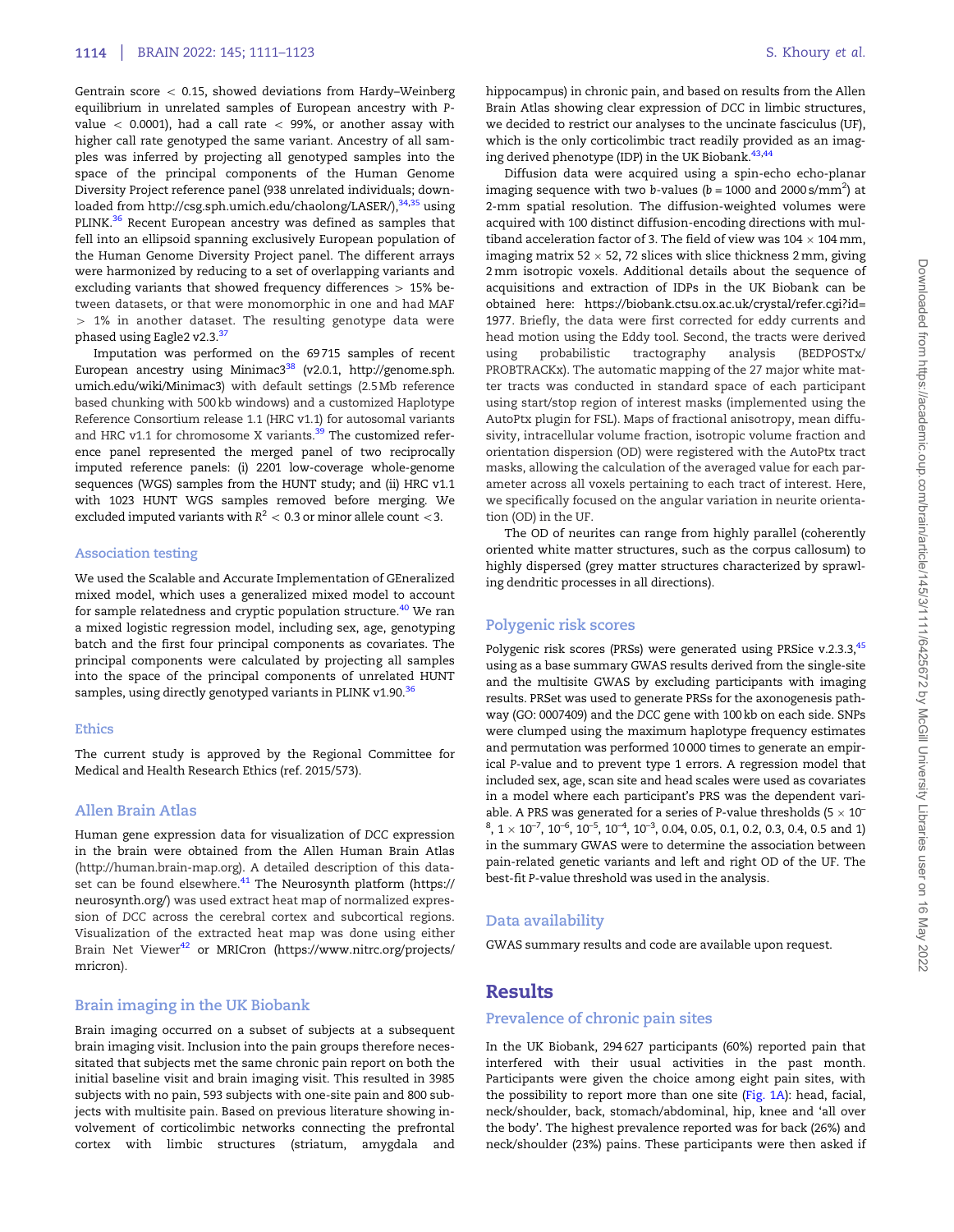<span id="page-4-0"></span>their pain lasted for more than 3 months. Participants who answered 'yes' for pain that lasted for more than 3 months were classified as having chronic pain. Participants reported chronic pain for at least one site at 72%. The highest prevalence of chronic pain was reported for back (18%), knee (17%) and neck (16%) pains. Headache (9%), hip (9%) and abdominal (5%) pains showed less than 10% prevalence. Pain all over the body (1%) and facial pain (1%) displayed the lowest prevalence. Participants that reported pain in the last month and for more than 3 months at the same site were defined as having pain chronification. Pain all over the body, knee and hip pains showed the highest rates of chronification (81%, 78% and 77%, respectively; [Supplementary Table 1B\)](https://academic.oup.com/brain/article-lookup/doi/10.1093/brain/awab359#supplementary-data).

Next, we created two distinct groups to represent participants who reported only one chronic pain site and those who reported pain at two or more pain sites, which include participants with pain all over the body. We defined participants who reported more than one pain site for more than 3 months as participants with multisite pain as a proxy for COPC. One-third (34.1%) of participants with chronic pain reported multisite pain and 38% reported single-site pain. Around 28% of participants did not report any chronic pain site [\(Supplementary Fig. 1\)](https://academic.oup.com/brain/article-lookup/doi/10.1093/brain/awab359#supplementary-data). In participants with multisite pain, the highest OR for pain at two sites was for facial pain and headache [OR (95% CI) = 10.7 (10.1-11.5)], followed by back and hip pain  $[OR (95% CI) = 5.9 (5.8–6.1)]$  [\(Fig. 1B](#page-6-0) and [Supplementary](https://academic.oup.com/brain/article-lookup/doi/10.1093/brain/awab359#supplementary-data) [Table 1C\)](https://academic.oup.com/brain/article-lookup/doi/10.1093/brain/awab359#supplementary-data). Pain all over the body was excluded from this analysis because participants who indicated pain all over the body did not have the option to report any other pain site. Participants who reported multisite pain were more likely to be older, female, have higher body mass index and have lower socioeconomic status. They were also more likely to report more cancer and non-cancer illnesses and to consume more paracetamol and ibuprofen, but not aspirin. In terms of mental health status, participants with multisite pain reported higher neuroticism scores and a higher number of and more severe depressive episodes [\(Table 1](#page-5-0)).

#### Genetic correlation of chronic pain sites

Most chronic pain sites were found to be genetically correlated [\(Fig. 1B](#page-6-0) and [Supplementary Table 1D](https://academic.oup.com/brain/article-lookup/doi/10.1093/brain/awab359#supplementary-data)). The largest genetic correlation was observed between facial and abdominal pain ( $r_g$  = 1.04, P = 1.8  $\times$  10 $^{-10}$ ), followed by pain all over the body and abdominal pain ( $r_{\rm g}$ =0.99, P=8.2  $\times$  10<sup>–8</sup>). Headaches presented the smallest genetic correlations with any other chronic pain sites  $(r<sub>g</sub>$  between 0.37 and 0.54). In a latent causal variable analysis to infer causality, we detected evidence for genetically causal effect of facial pain on hip pain. We also detected a genetic causal effect of headache on back, knee and neck/shoulder pains ([Supplementary Table 1E](https://academic.oup.com/brain/article-lookup/doi/10.1093/brain/awab359#supplementary-data)).

Pain site pairs that are physically close displayed stronger correlations [\(Fig. 1B](#page-6-0)). Close physical proximity between two pain sites yields an increased chance of their being reported together (% variance explained:  $r^2 = 54\%, P = 1.4 \times 10^{-4}$ ; [Fig. 1C](#page-6-0)). Also, increased genetic correlation is observed with close physical proximity ( $r^2$  = 15%, P = 4.9  $\times$  10<sup>-2</sup>; [Fig. 1D](#page-6-0)). Genetic and epidemiological variables (pain sites) were also observed to be correlated ( $r^2 = 16\%$ ,  $P = 4.7 \times 10^{-2}$ ; [Fig. 1E](#page-6-0)). Similar epidemiological correlations have been shown before and it has been proposed that the observed anatomical selectivity is a consequence of neurosensory and/or affective processes that differentially amplify pain according to its location, rather than a presentation of referred pain.<sup>[9](#page-11-0),[46,47](#page-12-0)</sup>

#### Heritability of chronic pain sites

For each chronic pain site, we calculated the heritability derived from genome-wide association ( $h^2_{\rm g}$ ), defined as the proportion of phenotypic variance explained by common SNPs under an additive model of inheritance. Between 1% and 10% of the heritability can be explained for each pain site ([Fig. 1F](#page-6-0) and [Supplementary Table](https://academic.oup.com/brain/article-lookup/doi/10.1093/brain/awab359#supplementary-data) [1F\)](https://academic.oup.com/brain/article-lookup/doi/10.1093/brain/awab359#supplementary-data). The highest heritability was identified for back pain  $(h<sup>2</sup><sub>g</sub> = 10.0%, P = 7 \times 10<sup>-106</sup>)$  while the lowest was for facial pain  $(h<sup>2</sup><sub>g</sub> = 1.4\%, P = 1 \times 10<sup>-5</sup>).$ 

## Genome-wide associations of chronic overlapping pain conditions

Next, we performed a comparative GWAS analysis for the report of chronic single-site pain with the report of chronic multisite pain. In a total sample of 340 547 participants, we conducted a GWAS contrasting the report of one pain site ( $n = 93964$ ) with a randomly selected half of participants who reported no pain at any site  $(n = 81805)$ . We also conducted a GWAS contrasting the report of multisite pain  $(n = 82812)$  with non-overlapping controls as the rest of the randomly selected participants who reported no pain at any site ( $n = 81966$ ).

We then computed the percentage of variance explained by genetic and by environmental factors for the report of single-site versus multisite pain. We found a substantial contribution of environmental factors for both the report of single-site (93.2%; SEM 0.4%) and multisite (80.9%; SEM 0.4%) pain. However, we found a significant difference ( $P < 2.2 \times 10^{-16}$ ) for genetic factors between the report of single-site pain (6.9%; SEM 0.4%) and the report of multisite pain (19.1%; SEM 0.4), with a much greater genetic contribution in chronic multisite pain [\(Fig. 1F\)](#page-6-0). Importantly, the heritability for multisite pain was twice higher than heritability for any individual pain site.

In the case-control association study, where cases were defined as participants reporting chronic single-site pain  $(n = 93964)$ , and controls being participants not reporting any pain site  $(n = 81805)$ , there were no individual loci that passed the threshold of genome-wide significance [\(Fig. 2A](#page-7-0) and [Supplementary Table 2A](https://academic.oup.com/brain/article-lookup/doi/10.1093/brain/awab359#supplementary-data)). The genomic inflation factor lambda was 1.07, but the LDSC regression intercept value was 1.015, suggesting a polygenic signal rather than inflation from unaccounted population stratification ([Supplementary Fig. 2A](https://academic.oup.com/brain/article-lookup/doi/10.1093/brain/awab359#supplementary-data)). A genelevel association analysis in MAGMA testing for 18 220 genes showed that 11 genes passed multiple testing (Bonferroni threshold  $P < 2.7 \times 10^{-6}$ ; [Supplementary Table 2B](https://academic.oup.com/brain/article-lookup/doi/10.1093/brain/awab359#supplementary-data)). Importantly, all previous GWAS that reported genome-wide significant hits in UK Biobank ([Supplementary Table 1A](https://academic.oup.com/brain/article-lookup/doi/10.1093/brain/awab359#supplementary-data)) were concentrated on a particular chronic pain condition. Thus, a subject would be included in the analysis if a subject reports the pain site of interest regardless of the subject's other chronic pain site report. In our study, we tested genetic variants underlying report of a single pain site GWAS. In line with its low heritability, this analysis did not identify any genome-wide significant SNPs, pointing to low genetic contribution.

In the case-control GWAS, where cases were defined as participants reporting chronic multisite pain  $(n = 82812)$  and controls being participants not reporting any pain site  $(n = 81966)$ , there were 896 SNPs spanning 23 loci that passed the genome-wide threshold ([Fig. 2B](#page-7-0) and [Supplementary Fig. 3 and Table 2C](https://academic.oup.com/brain/article-lookup/doi/10.1093/brain/awab359#supplementary-data)). The genomic inflation factor lambda was 1.20, but the LDSC regression intercept value was 1.017, suggesting again, a contribution of LD structure of associated loci rather than inflation from unaccounted-for population stratification ([Supplementary Fig. 2B](https://academic.oup.com/brain/article-lookup/doi/10.1093/brain/awab359#supplementary-data)). A genelevel analysis showed that 97 genes passed multiple testing  $(P = 2.7 \times 10^{-6})$ . The two top associations were with genes involved in neuronal connectivity in model animals: DCC,<sup>[48](#page-12-0)</sup> encoding the DCC receptor for netrin1 ( $P = 7.4 \times 10^{-19}$ ), and SDK1,<sup>[49](#page-12-0)</sup> encoding the sidekick cell adhesion molecule 1 ( $P = 5.4 \times 10^{-18}$ ; [Supplementary](https://academic.oup.com/brain/article-lookup/doi/10.1093/brain/awab359#supplementary-data) [Table 2D](https://academic.oup.com/brain/article-lookup/doi/10.1093/brain/awab359#supplementary-data)). Due to the known contribution of depression in the report of multisite chronic pain, as well the importance of DCC in depression, we repeated the gene-level analysis using depression as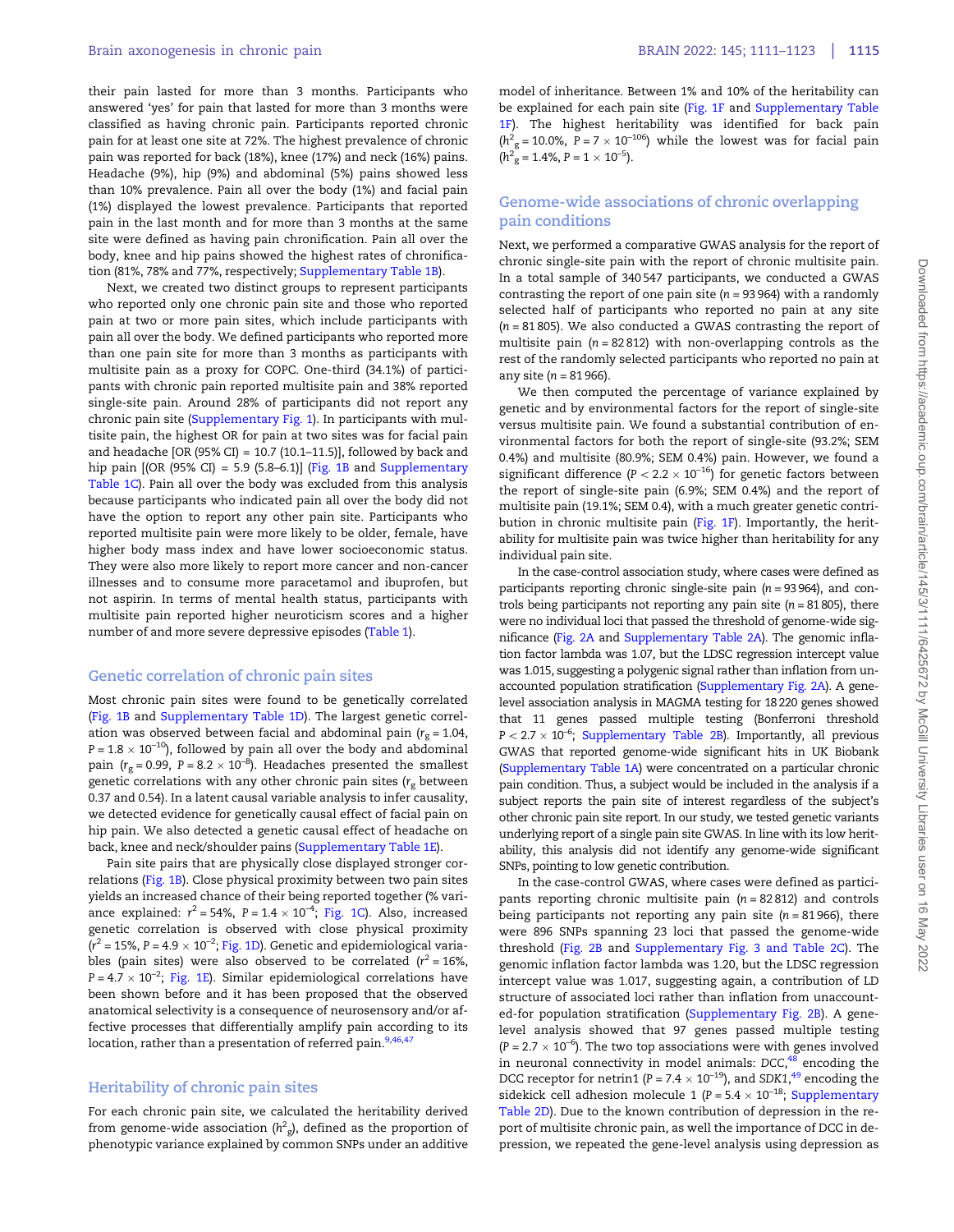#### <span id="page-5-0"></span>Table 1 Demographic and phenotypic characteristics of study population

|                                                     | Controls | One-site | Multisite | P-value  |
|-----------------------------------------------------|----------|----------|-----------|----------|
| Number of participants (n)                          | 163771   | 93964    | 82812     |          |
| Females (%)                                         | 52.4%    | 54.2%    | 60.7%     | < 0.0001 |
| Age (mean)                                          | 56.78    | 56.67    | 56.98     | < 0.0001 |
| BMI (mean)                                          | 26.70    | 27.67    | 28.66     | < 0.0001 |
| Current smoking status (%)                          | 8.8%     | 10.8%    | 13.6%     | < 0.0001 |
| Townsend deprivation index (mean)                   | $-1.60$  | $-1.32$  | $-0.80$   | < 0.0001 |
| Number of self-reported cancers (mean)              | 0.09     | 0.09     | 0.1       | < 0.0001 |
| Number of self-reported non-cancer illnesses (mean) | 1.44     | 1.94     | 2.83      | < 0.0001 |
| Medication for pain relief (%)                      |          |          |           |          |
| Paracetamol                                         | 12.7%    | 30.6%    | 49.5%     | < 0.0001 |
| Ibuprofen                                           | 8.8%     | 22.5%    | 29.5%     | < 0.0001 |
| Aspirin                                             | 14.3%    | 17.3%    | 21.3%     | < 0.0001 |
| Depressed mood last 2 weeks (%)                     |          |          |           |          |
| Severe days                                         | 12.9%    | 18.9%    | 25.6%     | < 0.0001 |
| More than half the days                             | 1.6%     | 3.0%     | 5.5%      | < 0.0001 |
| Nearly every day                                    | 0.9%     | 1.7%     | 4.4%      | < 0.0001 |
| Number of depression episodes (mean)                | 2.44     | 2.78     | 3.21      | < 0.0001 |
| Neuroticism score (mean)                            | 3.35     | 4.32     | 5.41      | < 0.0001 |

Categorical data were compared using a chi-square test while quantitative data using a t-test. The overall P-value is an ANOVA between the three groups.

a covariate. We found that at the gene-level, the top two genes, SDK1 and DCC were still genome-wide significant with P-values of 7.9  $\times$  10 $^{-18}$  and 9.6  $\times$  10 $^{-17}$ , respectively ([Supplementary Table 3\)](https://academic.oup.com/brain/article-lookup/doi/10.1093/brain/awab359#supplementary-data). Because both GWAS were equally powered, the differences observed at both the SNP and the gene-level analyses might partially account for the differences in heritability estimates, establishing distinct genetic backgrounds.

## Genome-wide meta-analysis

In order to identify loci that were specific to individual pain states (i.e. single-site and multisite pain) and pleiotropic loci that contribute to both states, we performed two meta-analyses using GWAMA.[23](#page-11-0) The first meta-analysis aimed to identify loci that are distinct for each of the GWAS [\(Fig. 2C](#page-7-0)). Of the 18 066 genes tested, 41 genes passed the threshold for multiple testing ([Supplementary](https://academic.oup.com/brain/article-lookup/doi/10.1093/brain/awab359#supplementary-data) [Table 4A](https://academic.oup.com/brain/article-lookup/doi/10.1093/brain/awab359#supplementary-data)). The top two genes shown in the meta-analysis are DCC and SDK1, which are also the top two genes in chronic multisite pain. The second meta-analysis aimed to identify loci that are pleiotropic between the report of single-site pain and multisite pain by running a classical fixed-effect meta-analysis between the two GWAS ([Fig. 2D\)](#page-7-0). There are 36 genes that passed the threshold for multiple testing, with the top two genes being BBX and PABPC4 ([Supplementary Table 4B](https://academic.oup.com/brain/article-lookup/doi/10.1093/brain/awab359#supplementary-data)). Overall, we found that there are both distinct and common genetic loci underlying chronic single-site pain and chronic multisite pain.

#### Tissue-expression based functional analyses

Next, we performed partitioned heritability analyses by means of a stratified LDSC regression $19,20$  to examine whether the observed heritability was enriched in any tissue, regulatory region or functional category. $21$  Analyses in a wide range of tissues and cell types were done for both the report of single-site pain and multisite pain.[21](#page-11-0) Partitioned heritability analysis for single-site pain did not show any enrichment in any of the tested tissues at a 10% FDR ([Fig. 3A—](#page-8-0)top panel and [Supplementary Table 5A](https://academic.oup.com/brain/article-lookup/doi/10.1093/brain/awab359#supplementary-data)). The analysis of a wide range of tissues and cell types for chronic multisite pain yielded significant results exclusively in the CNS, but not in other tissue types like adipose, blood or immune, and connective or musculoskeletal, nor in the PNS [\(Fig. 3A—b](#page-8-0)ottom panel and [Supplementary Table 5B](https://academic.oup.com/brain/article-lookup/doi/10.1093/brain/awab359#supplementary-data)). We found an exclusive significant enrichment in most brain tissues ([Fig. 3B](#page-8-0)). Finally, in order to quantify whether the enrichment was exclusive to multisite pain, we correlated the heritability estimates in brain-specific tissues. We found no evidence for tissue-based congruency between the two heritability estimates, which suggests distinct tissue heritability [\(Fig. 3C\)](#page-8-0). Tissue-expression based analysis concluded that heritability for chronic multisite pain, and not chronic single-site pain, is exclusively enriched in the CNS.

## Pathway-based functional analyses

We next performed pathway-based enrichment analyses from SNPs in gene sets using  $GO's^{26}$  $GO's^{26}$  $GO's^{26}$  biological processes for both chronic single-site pain and multisite pain. For the report of chronic single-site pain, there was no enrichment in any pathway at FDR 10% in GO biological process [\(Supplementary Table 6A\)](https://academic.oup.com/brain/article-lookup/doi/10.1093/brain/awab359#supplementary-data). For the report of chronic multisite pain, a total of 60 pathways were significant at the FDR 10% level in GO biological process, with most pathways involved in neural development, including DCC and SDK1 as leading-edge genes [\(Supplementary Table 6B\)](https://academic.oup.com/brain/article-lookup/doi/10.1093/brain/awab359#supplementary-data). We then used reviGO $^{27}$  $^{27}$  $^{27}$  to reduce redundancy and extricate meaningful information regarding biological processes. The top reviGO class of pathway identified regulation of nervous system development that encompasses pathways involving neurogenesis, axonal development and post-synaptic specialization [\(Supplementary Table 6C](https://academic.oup.com/brain/article-lookup/doi/10.1093/brain/awab359#supplementary-data)). Here, similar to single variant analysis, we repeated the pathway-level analysis using depression as a covariate to account for its potential confounding effect. We found that axonogenesis and axonal development were still present as top pathways with P-values of 3.8  $\times$  10<sup>-4</sup> and 1.3  $\times$  10<sup>-4</sup>, respectively [\(Supplementary Table 3](https://academic.oup.com/brain/article-lookup/doi/10.1093/brain/awab359#supplementary-data)). Taken altogether, our pathway analysis results were in line with tissue-expression based functional analysis, suggesting that pathways acting in the CNS in general and associated with neural development in particular contribute to the pathophysiology of chronic multisite pain. Moreover, pathway analysis further supported a strong genetic basis for chronic multisite pain but not for chronic single-site pain.

## Replication of genome-wide loci in an independent cohort

Next, we attempted to replicate the genome-wide significant SNPs in the independent HUNT cohort. Due to the absence of genome-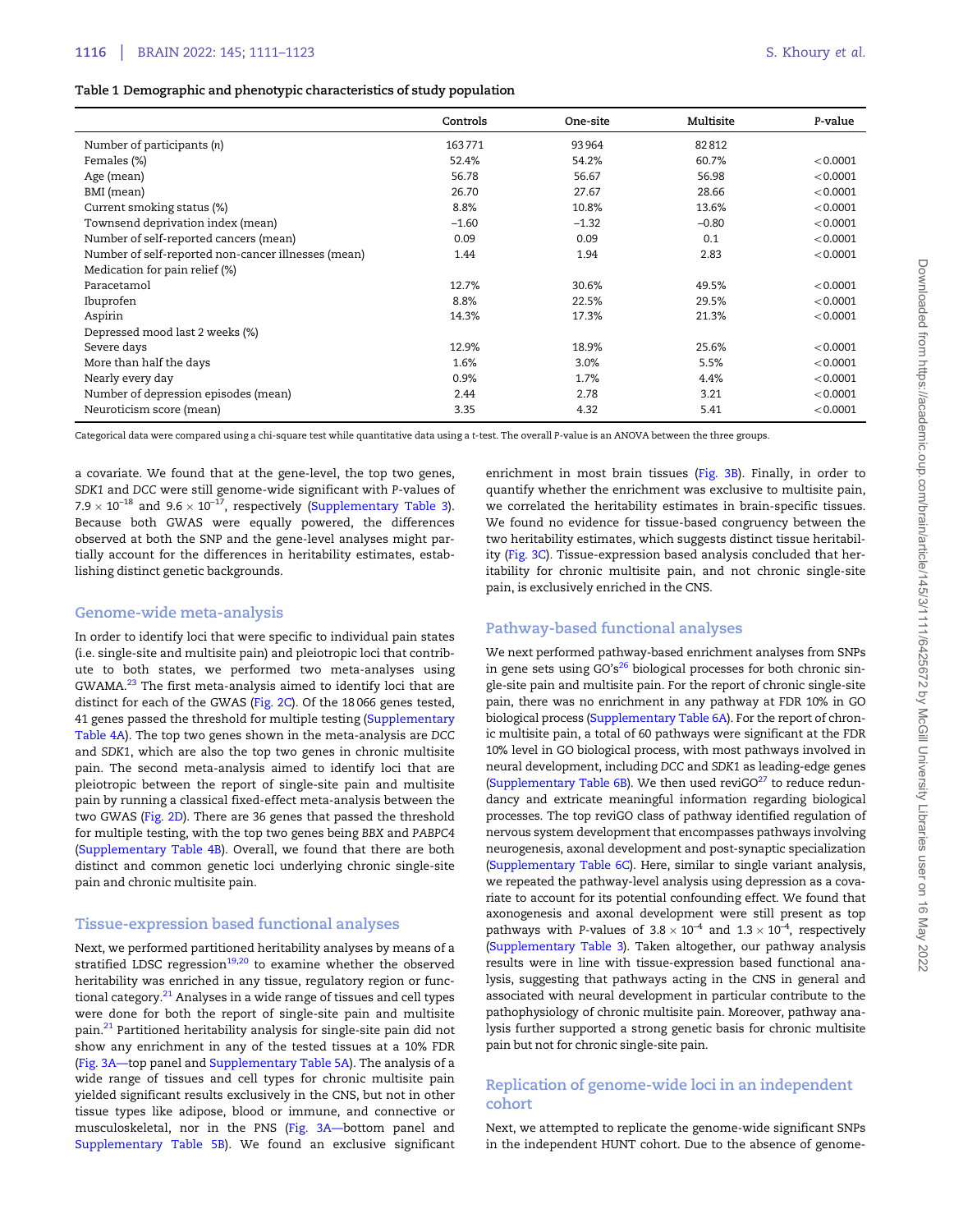<span id="page-6-0"></span>

Figure 1 Pain sites characteristics and correlations in UK Biobank. (A) Pain sites mapped to the human body. Black dots indicate the sites in the front of the body, while grey dots indicate the sites in the back of the body. Number of cases at each site shown in parenthesis. Human body image from clipart-library.com. (B) Epidemiological and genetic correlations between pain sites. Heat map showing correlations for co-occurrence of pain sites. Correlations at the epidemiological odds ratios (OR) are shown in purple hues, while genetic odds ratios (Rg) are shown in orange hues. Grey cells indicate statistical non-significance after Bonferroni correction for the number of same-coloured cells. (C) Scatterplot showing correlation between epidemiological OR and body map distance. The body map distance between sites #i and #j is |#i–#j|, where #i and #j are defined in A. Each dot is a pair of pain sites out of a total of 21. Also shown are per cent variance explained (r<sup>2</sup>), slope of regression (m), and associated P-value (P). The grey circle defines an outlier. (D) Scatterplot showing correlation between genetic Rg and body map distance. (E) Scatterplot showing correlation between genetic Rg and epidemiological OR. The grey circle defines an outlier. (F) Narrow-sense heritability estimates for each pain site (blue), for chronic singlesite pain (orange) and for chronic multisite pain (brown). 95% CIs are shown in black. The difference in heritability is highly significant  $(*^{**}P < 2.2 \times 10^{-16}).$ 

wide significant SNPs in the chronic single-site pain GWAS, we only replicated the chronic multisite pain variants. We attempted the replication of the lead SNP in each of the loci and for SNPs that are in medium ( $r^2$  > = 0.5) and high LD ( $r^2$  > = 0.8) with it in the HUNT cohort. Of the 23 loci, nine reached nominal significance at  $P \le 0.05$ , of which four reached statistical significance at  $P \le 0.002$ (corrected for 23 tests; [Supplementary Table 7A](https://academic.oup.com/brain/article-lookup/doi/10.1093/brain/awab359#supplementary-data)). The following four loci passed the threshold for multiple testing: locus 4, with lead SNP rs11709734, located on chromosome 3 in the inositol hexakisphosphatase kinase 1 (IP6K1) gene; locus 8, with lead SNP rs34595097, located on chromosome 4 in the mastermind like transcriptional coactivator 3 (MAML3) gene; locus 11, with lead SNP rs12672683, located on chromosome 7 in the forkhead box P2 (FOXP2) gene; finally, locus 20, with lead SNP rs8099145, located on chromosome 18 in the DCC gene, showed the most robust replication (P = 2.0  $\times$  10<sup>-4</sup>). Similar to the discovery cohort, here we also adjusted for depression and found that the association holds (rs9807752; uncorrected for depression  $P = 4.6 \times 10^{-6}$ ; corrected for depression  $P = 2.4 \times 10^{-6}$ ).

Next, we attempted to replicate the 97 genes associated with chronic multisite pain in the UK Biobank within the HUNT cohort. The threshold for replication was corrected for 97 tests and set at  $P = 5.6 \times 10^{-4}$ . Of the 97 genes, 11 genes successfully replicated. The most striking association is with the DCC gene with a P-value of  $2.6 \times 10^{-8}$ , reaching genome-wide statistical significance [\(Supplementary Table 7B](https://academic.oup.com/brain/article-lookup/doi/10.1093/brain/awab359#supplementary-data)).

Finally, at the pathway level, we attempted to replicate the pathways that passed FDR 10% in the UK Biobank. The axonogenesis pathway (GO: 0007409) showed the lowest P-value in the HUNT cohort. This pathway represents mechanisms involved in do novo generation of axons, including the terminal branched region. This morphogenesis also includes the shape and form of the developing axon. The second pathway was axon development (GO: 0061564), which covers processes that involve axon regeneration or regrowth after loss or damage ([Supplementary Table 7C](https://academic.oup.com/brain/article-lookup/doi/10.1093/brain/awab359#supplementary-data)).

In summary, the replication of our results in HUNT cohort provided further evidence that axonogenesis through the netrin receptor DCC is important in the pathophysiology of chronic multisite pain.

# Functional validation for the role of DCC in the human brain

Chronic multisite pain-related heritability seems to be expressed in brain tissues with a significant role for the axonogenesis pathway through the DCC gene. We therefore attempted to localize where DCC is most strongly expressed using a fine-grained representation of genomic information across the human brain and identify the location of axonal structures using diffusion weighted imaging.

First, normalized DCC expression information was obtained from approximately 500 brain samples (per hemisphere) of six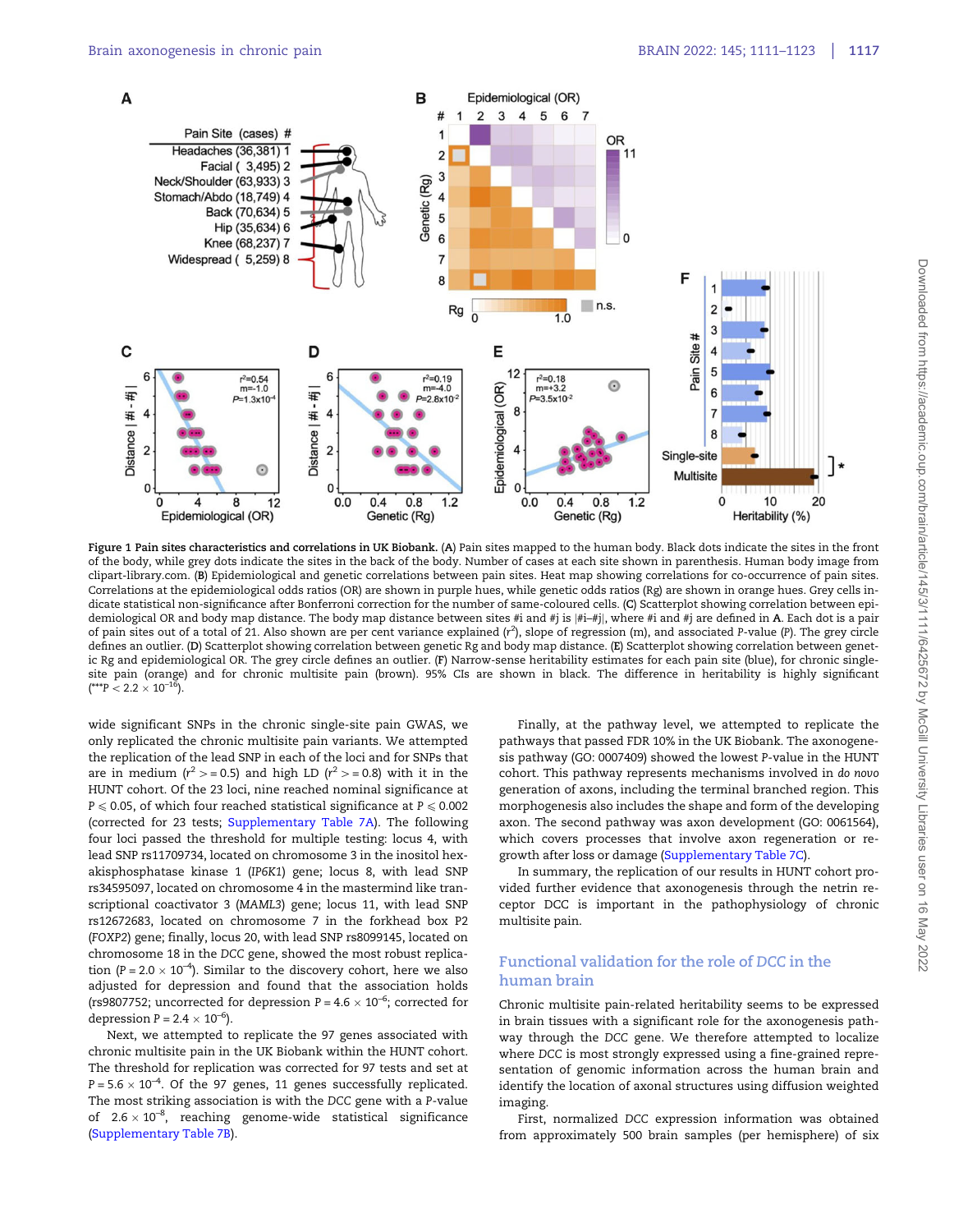<span id="page-7-0"></span>

Figure 2 GWAS for single-site pain and multisite pain. Shown are Manhattan plots at the SNP-level (top) and at the gene-level (bottom). SNP P-values are obtained from BOLT or GWAMA, while gene P-values are obtained from MAGMA. Alternating dark and light colour hues used for odd and even chromosome numbers. Genome-wide significance highlighted by a horizontal red line at SNP-level is from Bonferroni's threshold of 5  $\times$  10<sup>-8</sup>, while the gene level is at FDR 1%. (A) Single- versus no chronic pain site. (B) Multisite- versus no chronic pain sites. (C) Unique loci derived from a meta-analysis in GWAMA. (D) Pleiotropic loci from a meta-analysis in GWAMA.

deceased human donors from the Allen Human Brain Atlas.<sup>[41](#page-12-0)</sup> A heat map representing the normalized DCC expression across the donors was generated using the neurosynth platform. We observed that DCC is specifically expressed in subcortical limbic regions, such as the hippocampus, and basal ganglia [\(Fig. 4A and](#page-9-0) [B\)](#page-9-0), the corticolimbic system involved in motivation and affect regulation as well as the amplification and the chronification of pain.

Given our findings on the role of DCC-driven axonogenesis in chronic multisite pain and DCC expression in corticolimbic circuits, we next examined the associations between the microstructure of the UF, which connects the prefrontal cortex to limbic structures of the temporal lobe such as the amygdala and the hippocampus ([Fig. 4C](#page-9-0)). The UF is also the main corticolimbic tract available as an IDP in the UK Biobank. Analyses of the UF were performed on 5378 participants that consistently reported no pain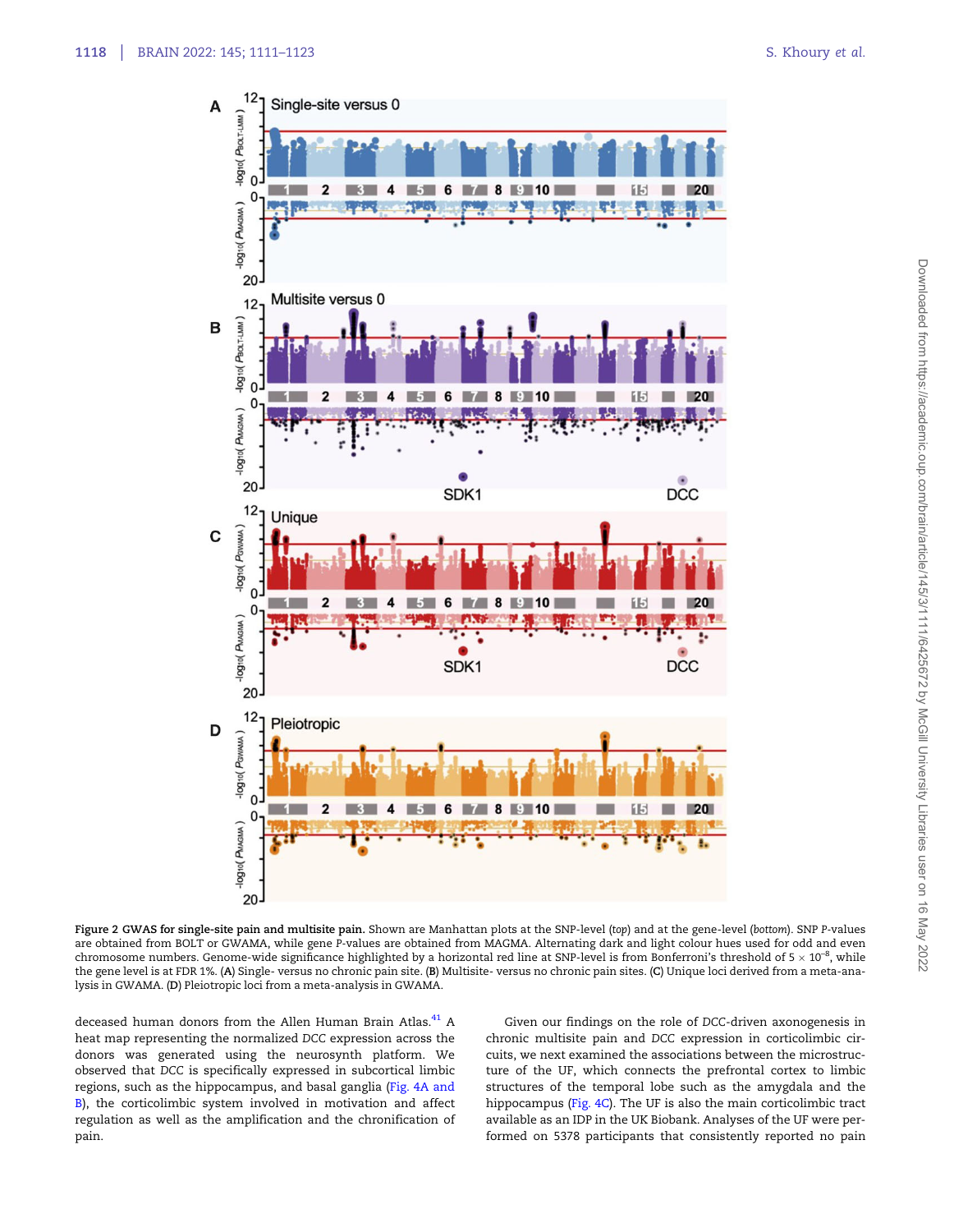<span id="page-8-0"></span>

Figure 3 Partitioned heritability for single-site pain and multisite pain. (A) Seventy-eight tissues were grouped into eight tissue classes: CNS (green,  $n = 21$ ), PNS (blue,  $n = 4$ ), endocrine (END, purple,  $n = 2$ ), myeloid (MYE, red,  $n = 16$ ), B cells (B, orange,  $n = 8$ ), T cells (T, purple,  $n = 22$ ), adipose (ADI, brown,  $n = 2$ ) and muscle (MUS, grey,  $n = 3$ ). Shown for each tissue is -log10 of FDR-adjusted P-value for enrichment. Heritability estimated for singlesite pain (top) and for multi-pain sites are shown (COPC; bottom). Statistical threshold of significance is highlighted at the FDR 10% level with horizontal red lines, while significant tissues are highlighted with coloured filled boxes. (B) Zoom into the CNS tissues for multisite pain. (C) Scatter plot of heritability coefficients in single-site pain versus multisite pain. Each dot is a tissue of the CNS. Orange line obtained from linear regression, with per cent variance explained ( $r^2$ ), slope (m) and regression P-value (P) shown.

 $(n = 3985)$ , single-site pain  $(n = 593)$ , or multisite pain  $(n = 800)$  on both the initial visit and the brain imaging visit (about 10 years apart). OD, a spatial organization metric that characterizes angular variation of neurites (dendrites and axons), was extracted as a metric with potential relevance to axon guidance for the left and the right UF and was compared between the groups. Our analysis revealed that participants with multisite pain showed significantly higher OD in UF compared to single-site pain and healthy controls [\(Fig. 4D\)](#page-9-0), indicating that UF white matter tracts in patients with COPC are less structured.

In order to assess whether genetic variants in DCC and axonogenesis pathway contribute to the OD of the UF, we generated a PRS using summary statistics of single-site pain, multisite pain, the axonogenesis pathway and the DCC gene using the best PRS, i.e. that which explains the highest variance. Each of the four scores was used as dependent variables in a regression model with left and right OD of the UF as an independent variable [\(Supplementary Table 8](https://academic.oup.com/brain/article-lookup/doi/10.1093/brain/awab359#supplementary-data)). The score generated using DCC showed the highest significance for both brain sides OD of the UF. The PRS derived from the single-site GWAS at a P-value threshold of 5  $\times$   $10^{-8}$ explained 0.034–0.044% of the variability (P = 1.0  $\times$  10<sup>-5</sup>; P = 5.5  $\times$  10<sup>-4</sup>) for the left and right UF, respectively. PRS derived from the multisite pain GWAS at a P-value threshold of 4  $\times$  10<sup>–2</sup> explained 0.035% and 0.029% of the variability (P = 4.8  $\times$  10<sup>-4</sup>; P = 1.4  $\times$  10<sup>-3</sup>) for the left and

right UF, respectively. PRS derived from the axonogenesis pathway at a P-value threshold of  $5.5 \times 10^{-2}$  explained 0.017% of the variability  $(P = 1.6 \times 10^{-2})$  for both left and right UF, respectively. PRS derived from the DCC gene at a P-value threshold of  $7 \times 10^{-2}$ explained 0.05% of the variability  $(P = 2.5 \times 10^{-5})$ ;  $P = 1.3 \times 10^{-4}$  for the left and right UF, respectively [\(Fig. 4E](#page-9-0)). Overall, our results showed that the UF is an important structure associated with chronic pain and especially multisite pain at least through DCC, bridging for the first-time the genetic determinants of COPC with corticolimbic structures of the human brain.

# **Discussion**

The propensity of chronic pain patients to report more than one location of chronic pain is often observed in clinical settings. Patients diagnosed with one chronic pain condition, such as fibromyalgia, temporomandibular disorder or headaches, have higher chances of presenting symptoms of other pain conditions.<sup>[4,5](#page-11-0)</sup> Moreover, these patients also report comorbid symptoms such as sleep disturbances, depression and anxiety.<sup>[50](#page-12-0)–[52](#page-12-0)</sup> Whether COPC is a distinct pathophysiology from the occurrence of single-site chronic pain is unknown.[5](#page-11-0)

Our analysis of the UK Biobank, one of the largest available datasets, confirmed the high degree of overlap between different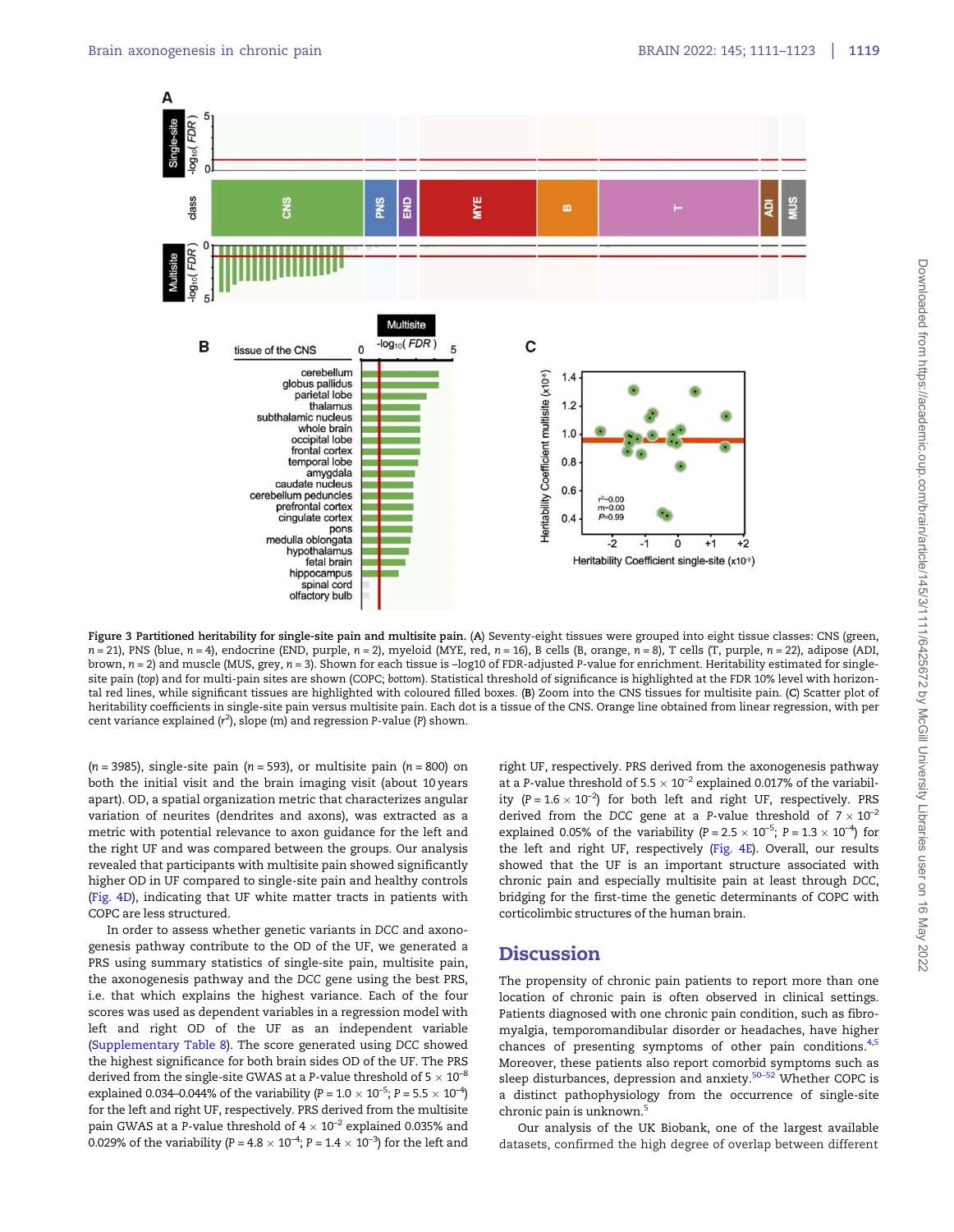<span id="page-9-0"></span>

Figure 4 Functional validation for a role of DCC in the human brain. (A) Whole brain expression of DCC computed from the Allen Brain Atlas. (B) Zoom into the expression of DCC in the subcortical limbic regions. (C) Representation of the uncinate fasciculus (UF) white matter tract. (D) Bar plot of bilateral dispersion orientation (OD) of the UF in the no-pain controls, single-site pain, multisite pain states. The y-axis represents OD values for the UF. Bars represent standard error.  $*P < 0.05$ ; \*\*\*P  $< 0.0001$ . (E) PRS generated using PRSice from summary GWAS of single-site pain, multisite pain, axonogenesis pathway and DCC. Plotted is the –log10 P-value of the regression model using PRS with the score selected at the best fit P-value threshold.

chronic pain sites, with one-third of participants with chronic pain reporting multiple pain sites, another third reporting only one pain site and the remaining third reporting no pain. Our GWAS results showed that distinct genetic factors underlie the report of a single pain condition versus the report of COPC, with multisite pain having a much stronger genetic component than single-site pain. Furthermore, our study identified a genetic correlation between different chronic pain sites derived from genome-wide data. The strong genetic correlation between chronic pain sites and the causal latent analysis suggests that there is a specific pathway of vulnerability that underlies co-occurring pain condi-tions, confirming previous observations of twin studies.<sup>[9](#page-11-0)</sup> Headaches, although also highly heritable, did not show genetic overlap with other chronic pain sites, which suggests a distinct pathophysiology. Indeed, previous GWASs of headaches and migraines have shown a strong cardiovascular component,<sup>[53](#page-12-0)</sup> whereas in this paper we demonstrated a substantial involvement of CNS components in the genetic pathophysiology of COPCs.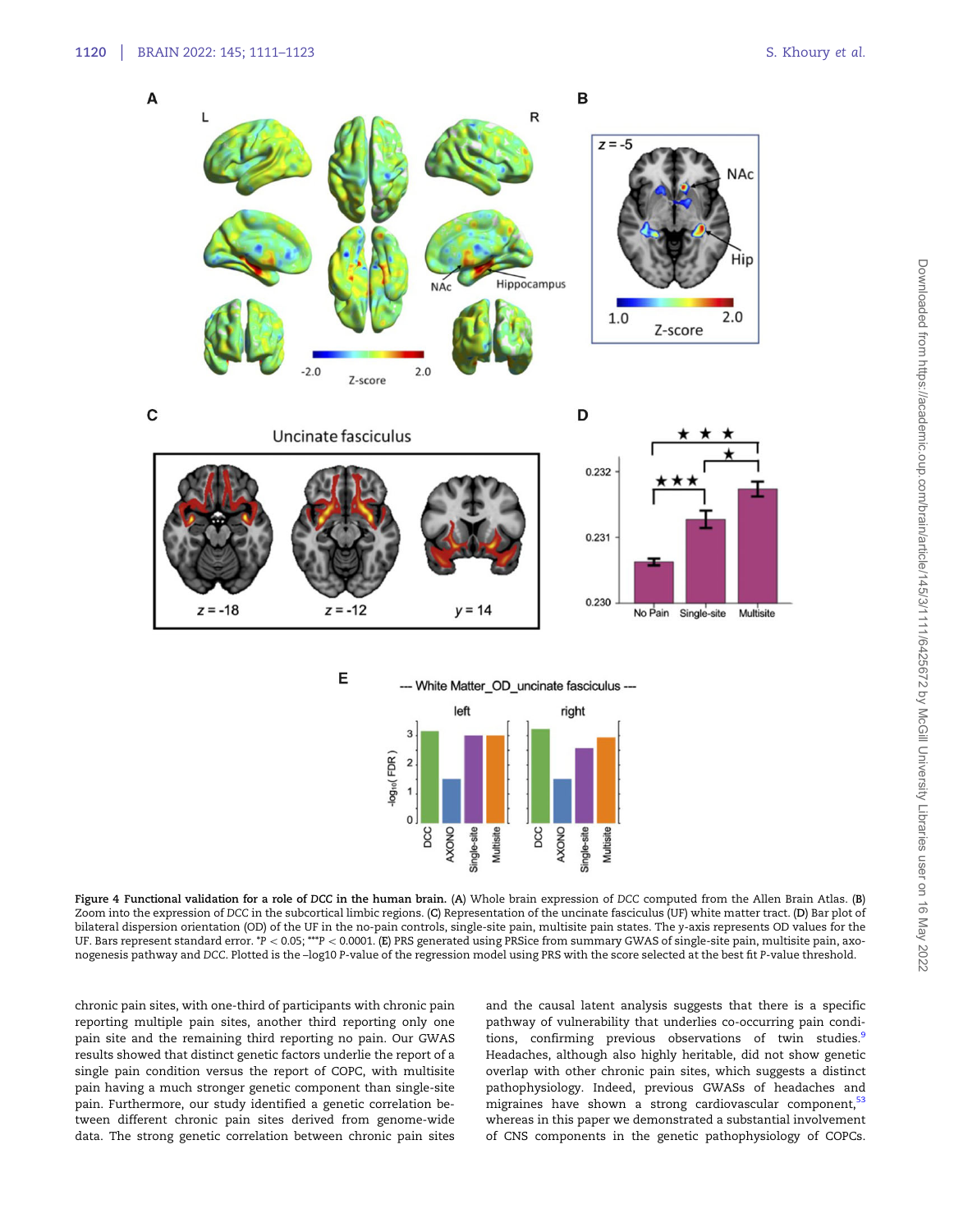<span id="page-10-0"></span>Finally, we also confirmed the results of a previous twin study demonstrating a high genetic correlation between widespread pain and abdominal pain.[9](#page-11-0) One limitation of this work lies in the unavailability of pain intensity data, and so the phenotypes considered might also have been 'more pain' (multisite) versus 'less pain' (single-site). Conclusions from the literature about the correlation between the number of pain sites and pain intensity was mixed<sup>[54,55](#page-12-0)</sup>

In the field of pain, the majority of existing genetic findings are derived from candidate gene approaches related to specific pain conditions.[11,](#page-11-0)[56](#page-12-0) Only recently have large genome-wide studies started to emerge from the UK Biobank for migraine, back pain, as well as multisite pain, where investigators found many of the SNPs that we uncovered as well ([Supplementary Table 1A\)](https://academic.oup.com/brain/article-lookup/doi/10.1093/brain/awab359#supplementary-data).<sup>[12](#page-11-0),[13](#page-11-0)[,57](#page-12-0)</sup> Here, we aimed to identify the genetic architecture and associated biological pathways of COPC rather than any specific SNP for a specific pain condition and discovered more than 900 variants associated with COPC. These genetic factors explain up to 20% of the variance for multisite pain, while the heritability for any individual pain site was lower, suggesting a much stronger genetic basis for COPC in comparison with single pain conditions. When we compared the genetic relationship between the report of chronic single-site pain and chronic multisite pain, we find both common and distinct loci. Contrary to the report of single-site pain, COPC is highly polygenic, with a large portion of its heritability conferred by common genetic variants. The loci that are specific to COPC are enriched in the CNS and are involved in mechanisms related to axonogenesis with a leading role for the DCC gene. While the previous studies have found an association between SNPs in DCC locus and pain among many others,  $^{12,13}$  $^{12,13}$  $^{12,13}$  $^{12,13}$  $^{12,13}$  our approaches took single SNP associations results further and identified the central role of DCC in the genetics of COPC and uncovered corresponding functional role for netrin and its receptor in the human brain contributing to COPC pathophysiology. Importantly, we also replicated our human findings in another large and independent cohort.

Axon guidance is a process by which neuronal growth cones guide axon extension in the developing nervous system.<sup>[58](#page-12-0)</sup> It involves molecular cues such as netrin 1, present in the environment of growth cones, signalling via dedicated receptors, such as DCC, expressed on the surface of growth cones. $^{48,59-62}$  Interestingly, changes in netrin 1-dependent peripheral nerve outgrowth have been reported in patients with chronic pain,<sup>[59,63](#page-12-0)</sup> suggesting that netrin may continue to play an important role following nervous system assembly. The results of the present study further suggest that cerebral axonogenesis may contribute to COPC. First, heritability partitioning analyses clearly indicated that heritability for multisite pain was related to genes expressed in the brain. Second, brain imaging data from the Allen Brain Atlas and UK Biobank pointed towards corticolimbic circuits with the UF as a candidate structure for explaining the relationship between the DCC gene and COPC.

More specifically, DCC gene expression in the human brain appears to be relatively circumscribed within the basal ganglia and hippocampus. However, we should note that the rodent atlas also shows that DCC gene is prominently expressed in the hindbrain.<sup>[64](#page-12-0)</sup> Therefore, we cannot unequivocally conclude that the UF is the only white matter tract explaining the relationship between DCC gene and COPC, although our results indicate that this may be a leading hypothesis in humans. Indeed, not only did the findings from the Allen Brain Atlas show prominent expression of DCC gene in limbic structures, but structural connectivity of the UF was also found to be related to both the DCC gene and to COPC. Increased OD values in the UF for multisite pain suggests that white matter tracts in the UF are less structured in patients exhibiting multisite pain. This finding seems to be highly consistent with the role of the UF in emotional regulation. The UF, which develops well into the fourth decade of life, connects the medial and lateral orbitofrontal cortex with limbic structures in the tem-poral lobe such as the amygdala and parahippocampal gyrus.<sup>[65](#page-12-0)</sup> One of the main functions of the UF is to provide subcortical structures with contextual information about potential threats and reward available in the orbitofrontal cortex. As such, UF anatomy has been related to general deficits in the capacity to flexibly predict rewards and punishments, as well as to various neuropsychiatric disorders characterized by emotional dysregulation and poor impulse control, such as major depressive disorder, attention def-icit/hyperactivity disorder and drug abuse.<sup>[65](#page-12-0)</sup>

Interestingly, previous studies have shown that the DCC gene orchestrates the development of the prefrontal cortex during ado-lescence.<sup>[66](#page-12-0)</sup> Moreover, GWASs of the UK Biobank have also associated the DCC gene with neuropsychiatric disorders characterized by mood instability such as major depressive disorder, post-traumatic stress disorder, bipolar disorder (BD), or attention deficit/ hyperactivity disorder.<sup>[67,68](#page-12-0)</sup>

Our findings add to these results by linking DCC with disorganization of the UF and multisite pain. Here, we showed that participants who report COPC have higher disorganization in axonal tracks versus participants that report only one pain site or healthy participants. This finding suggests that rewiring of the developing brain predispose to the development of chronic pain. A PRS analysis shed the light on a potential relationship between white matter tract organization in the brain and COPC and showed that variants belonging to DCC gene are important mediators of this relationship.

An exclusive involvement of the CNS in pathophysiology of COPC found in our study should be interpreted with caution. Our use. For instance, our partition heritability analyses did not identify expression from spinal cord, dorsal root ganglia, or peripheral nerves contributing to multisite pain. Yet, we are limited here in our analyses of the expression of adult tissues, when we know that NTN1 and DCC are not expressed in the adult spinal cord but only during development. With the increasing broadness of the ered in addition to that identified here: its crucial contribution to COPC through the wiring of the CNS, such as in the developing dor-sal horn of the spinal cord.<sup>[69](#page-12-0)</sup> current results are limited by the broadness of the datasets we available expression datasets, new roles for DCC may be discov-

In conclusion, we identified a unique and distinct genetic basis for COPC that points to netrin-driven axonogenesis. Our results suggest that genetically determined DCC-dependent axonogenesis in the UF microstructure may contribute to COPC via corticolimbic circuits. CNS mechanisms, whether overlapping or distinct, have been suggested as a common neurobiological substrate that may underlie the development of COPC.<sup>[5](#page-11-0),[70](#page-12-0)</sup> Here, we identified a genetic and structural basis of this CNS input. Thus, our results suggest a new direction in both fundamental research and therapeutics development.

# Acknowledgements

The current study was conducted under UK Niobank application no. 20802. The Nord-Trøndelag Health Study (The HUNT Study) is a collaboration between HUNT Research Centre (Faculty of Medicine and Health Sciences, NTNU, Norwegian University of Science and Technology), Trøndelag County Council, Central Norway Regional Health Authority and the Norwegian Institute of Public Health. The genotyping was financed by the National Institute of Health, University of Michigan, The Norwegian Research council and Central Norway Regional Health Authority and the Faculty of Medicine and Health Sciences, Norwegian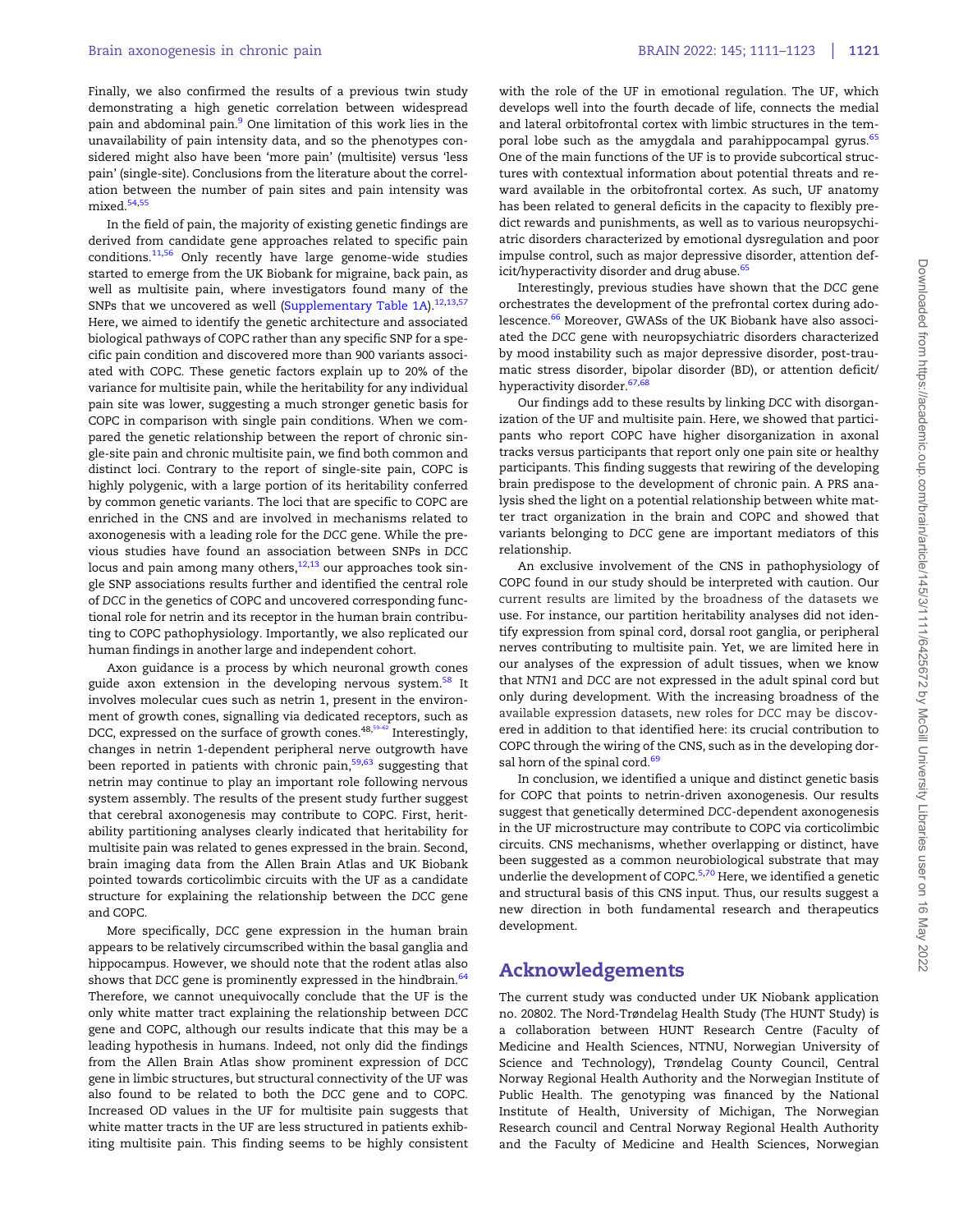## <span id="page-11-0"></span>**1122** | BRAIN 2022: 145; 1111–1123 S. Khoury et al.

University of Science and Technology. The genotype quality control and imputation has been conducted by the K.G. Jebsen Center for Genetic Epidemiology, Department of Public Health and Nursing, Faculty of Medicine and Health Sciences, Norwegian University of Science and Technology.

# Funding

This work was funded by the Canadian Excellence Research Chairs (grant number CERC09) to L.D.

# Competing interests

The authors report no competing interests.

# Supplementary material

[Supplementary material](https://academic.oup.com/brain/article-lookup/doi/10.1093/brain/awab359#supplementary-data) is available at Brain online.

# Appendix 1

Full details are available in the [Supplementary material.](https://academic.oup.com/brain/article-lookup/doi/10.1093/brain/awab359#supplementary-data)

HUNT All-In Pain Collaborators: Anne Heidi Skogholt, Ben Brumpton, Cristen J. Willer, Egil Andreas Fors, Ingrid Heuch, Jonas Bille Nielsen, Kjersti Storheim, Knut Hagen, Kristian Bernhard Nilsen, Kristian Hveem, Lars Fritsche, Laurent F. Thomas, Linda M Pedersen, Maiken E. Gabrielsen, Marianne Bakke Johnsen, Marie Udnesseter Lie, Oddgeir Holmen, Sigrid Børte, Synne Øien Stensland and Wei Zhou.

# References

- 1. Fayaz A, Croft P, Langford RM, Donaldson LJ, Jones GT. Prevalence of chronic pain in the UK: A systematic review and meta-analysis of population studies. BMJ Open. 2016;6(6): e010364.
- [2](#page-2-0). Shupler MS, Kramer JK, Cragg JJ, Jutzeler CR, Whitehurst DGT. Pan-Canadian estimates of chronic pain prevalence from 2000 to 2014: A repeated cross-sectional survey analysis. J Pain. 2019; 20(5):557–565.
- 3. Schopflocher D, Taenzer P, Jovey R. The prevalence of chronic pain in Canada. Pain Res Manag. 2011;16(6):445–450.
- [4](#page-1-0). Page MG, Fortier M, Ware MA, Choiniere M. As if one pain problem was not enough: Prevalence and patterns of coexisting chronic pain conditions and their impact on treatment outcomes. J Pain Res. 2018;11:237–254.
- [5](#page-1-0). Maixner W, Fillingim RB, Williams DA, Smith SB, Slade GD. Overlapping chronic pain conditions: Implications for diagnosis and classification. J Pain. 2016;17(9 Suppl):T93–T107.
- [6](#page-1-0). Larkin TE, Kaplan CM, Schrepf A, et al. Altered network architecture of functional brain communities in chronic nociplastic pain. Neuroimage. 2021;226:117504.
- [7](#page-1-0). Schrepf A, Phan V, Clemens JQ, Maixner W, Hanauer D, Williams DA. ICD-10 codes for the study of chronic overlapping pain conditions in administrative databases. J Pain. 2020;21(1-2): 59–70.
- [8](#page-1-0). Nielsen CS, Knudsen GP, Steingrimsdottir OA. Twin studies of pain. Clin Genet. 2012;82(4):331–340.
- [9](#page-1-0). Vehof J, Zavos HMS, Lachance G, Hammond CJ, Williams FMK. Shared genetic factors underlie chronic pain syndromes. Pain. 2014;155(8):1562–1568.
- [10](#page-1-0). Gasperi M, Krieger JN, Forsberg C, Goldberg J, Buchwald D, Afari N. Chronic prostatitis and comorbid non-urological overlapping

pain conditions: A co-twin control study. J Psychosom Res. 2017; 102:29–33.

- [11](#page-1-0). Meloto CB, Benavides R, Lichtenwalter RN, et al. Human pain genetics database: A resource dedicated to human pain genetics research. Pain. 2018;159(4):749–763.
- [12](#page-1-0). Suri P, Palmer MR, Tsepilov YA, et al. Genome-wide meta-analysis of 158,000 individuals of European ancestry identifies three loci associated with chronic back pain. PLoS Genet. 2018; 14(9):e1007601.
- [13](#page-1-0). Johnston KJA, Adams MJ, Nicholl BI, et al. Genome-wide association study of multisite chronic pain in UK Biobank. PLoS Genet. 2019;15(6):e1008164.
- [14](#page-1-0). Allen NE, Sudlow C, Peakman T, Collins R; UK Biobank. UK biobank data: Come and get it. Sci Transl Med. 2014;6(224):224ed4.
- [15](#page-1-0). Sudlow C, Gallacher J, Allen N, et al. UK biobank: An open access resource for identifying the causes of a wide range of complex diseases of middle and old age. PLoS Med. 2015;12(3):e1001779.
- [16](#page-2-0). Loh PR, Tucker G, Bulik-Sullivan BK, et al. Efficient Bayesian mixed-model analysis increases association power in large cohorts. Nat Genet. 2015;47(3):284–290.
- [17](#page-2-0). Bulik-Sullivan BK, Loh PR, Finucane HK, et al.; Schizophrenia Working Group of the Psychiatric Genomics Consortium. LD score regression distinguishes confounding from polygenicity in genome-wide association studies. Nat Genet. Mar. 2015;47(3): 291–295.
- [18](#page-2-0). Bulik-Sullivan B, Finucane HK, Anttila V, et al.; Genetic Consortium for Anorexia Nervosa of the Wellcome Trust Case Control Consortium 3. An atlas of genetic correlations across human diseases and traits. Nat Genet. 2015;47(11):1236–1241.
- [19](#page-2-0). Finucane HK, Bulik-Sullivan B, Gusev A, et al.; RACI Consortium. Partitioning heritability by functional annotation using genome-wide association summary statistics. Nat Genet. 2015;47(11):1228–1235.
- [20](#page-2-0). Finucane HK, Reshef YA, Anttila V, et al.; Brainstorm Consortium. Heritability enrichment of specifically expressed genes identifies disease-relevant tissues and cell types. Nat Genet. 2018;50(4):621–629.
- [21](#page-2-0). Benita Y, Cao Z, Giallourakis C, Li C, Gardet A, Xavier RJ. Gene enrichment profiles reveal T-cell development, differentiation, and lineage-specific transcription factors including ZBTB25 as a novel NF-AT repressor. Blood. 2010;115(26):5376–5384.
- [22](#page-2-0). Magi R, Lindgren CM, Morris AP. Meta-analysis of sex-specific genome-wide association studies. Genet Epidemiol. 2010;34(8): 846–853.
- [23](#page-2-0). Magi R, Morris AP. GWAMA: Software for genome-wide association meta-analysis. BMC Bioinformatics. 2010;11:288.
- [24](#page-2-0). Watanabe K, Taskesen E, van Bochoven A, Posthuma D. Functional mapping and annotation of genetic associations with FUMA. Nature Communications. 2017;8(1):1826.
- [25](#page-2-0). de Leeuw CA, Mooij JM, Heskes T, Posthuma D. MAGMA: Generalized gene-set analysis of GWAS data. PLoS Comput Biol. 2015;11(4):e1004219.
- [26](#page-2-0). The\_Gene\_Ontology\_Consortium. The gene ontology resource: 20 years and still going strong. Nucleic Acids Res. 2019;47(D1): D330–D338.
- [27](#page-2-0). Supek F, Bosnjak M, Skunca N, Smuc T. REVIGO summarizes and visualizes long lists of gene ontology terms. PLoS One. 2011; 6(7):e21800.
- [28](#page-2-0). Holmen TL, Bratberg G, Krokstad S, et al. Cohort profile of the Young-HUNT Study, Norway: A population-based study of adolescents. Int J Epidemiol. 2014;43(2):536–544.
- [29](#page-2-0). Krokstad S, Langhammer A, Hveem K, et al. Cohort profile: The HUNT Study, Norway. Int J Epidemiol. 2013;42(4):968–977.
- [30](#page-2-0). Hagen K, Linde M, Heuch I, Stovner LJ, Zwart JA. Increasing prevalence of chronic musculoskeletal complaints. A large